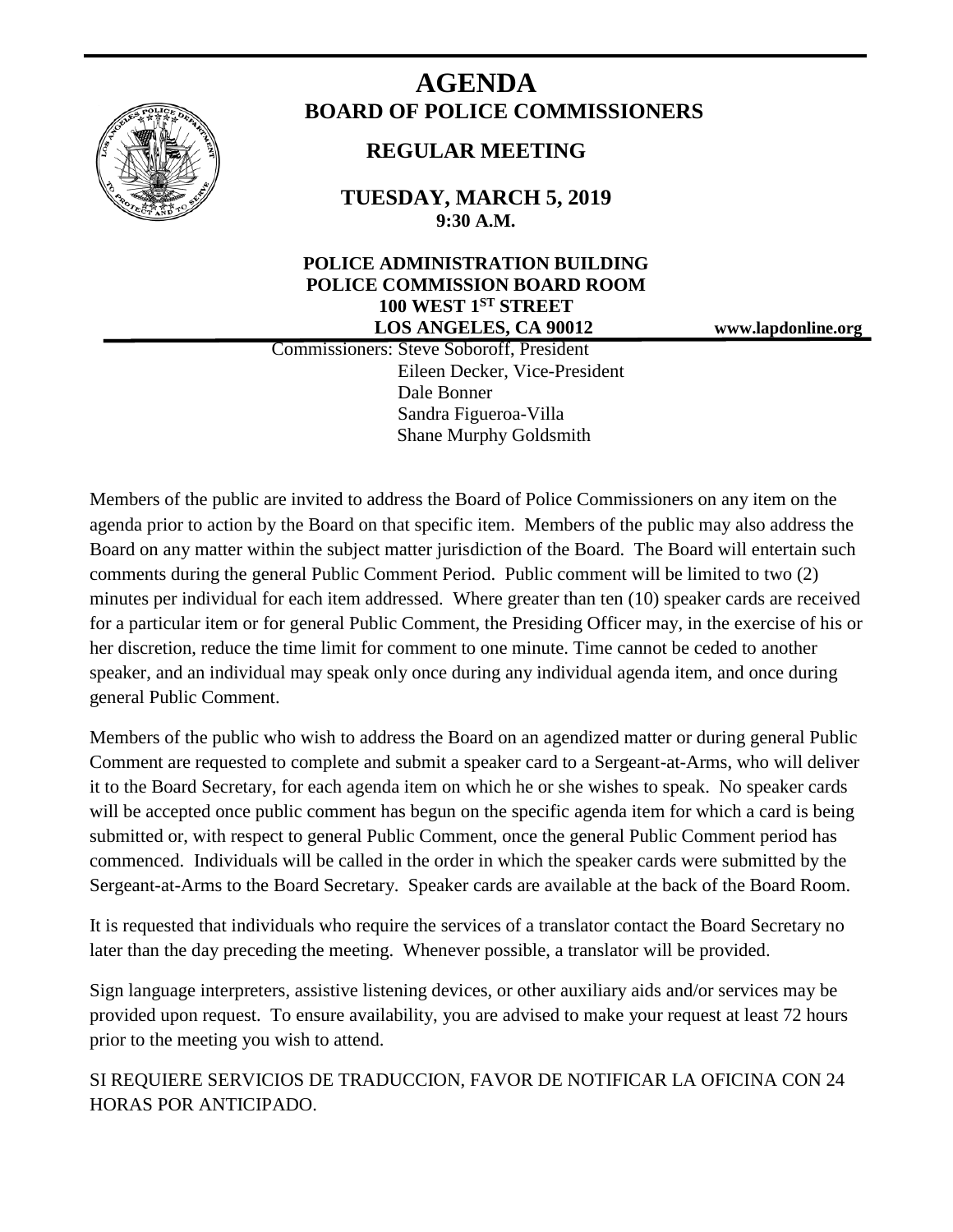## **1. CONSENT AGENDA ITEMS**

A. DEPARTMENT'S REPORT, dated March 5, 2019, relative the donation of work stations, software and DVD duplicators, valued at \$51,900.00, from the Los Angeles Police Foundation, for the benefit of the Office of Constitutional Policing and Policy, as set forth. **[\[BPC #19-0072\]](http://www.lapdpolicecom.lacity.org/030519/BPC_19-0072.pdf)** 

Recommendation(s) for Board action:

RECEIVE the Department's report and TRANSMIT to the Mayor and City Council for acceptance.

## **2**. **REGULAR AGENDA ITEMS**

CONTINUED FROM FEBRUARY 26, 2019

A. DEPARTMENT'S REPORT, dated January 30, 2019, relative to the Immigration Enforcement, Task Force Reporting Requirements and Department Operations, as set forth. **EXECUTE: EXECUTE: EXECUTE: EXECUTE: EXECUTE: EXECUTE: EXECUTE: EXECUTE: EXECUTE: EXECUTE: EXECUTE: EXECUTE: EXECUTE: EXECUTE: EXECUTE: EXECUTE: EXECUTE: EXECUTE: EXECUTE: EXECU** 

Recommendation(s) for Board action:

APPROVE the Department's report.

B. DEPARTMENT'S REPORT, dated February 20, 2019, relative to the City of Los Angeles Police Department's response to Los Angeles City Council Immigrant Affairs, Civil Rights, and Equity Committee Amendment (Item No. 19, Council File No. 17- 0116-S2), as set forth. [\[BPC #19-0070\]](http://www.lapdpolicecom.lacity.org/030519/BPC_19-0070.pdf)

Recommendation(s) for Board action:

APPROVE the Department's report and TRANSMIT to the City Council Immigrant Affairs, Civil Rights, and Equity Committee.

C. DEPARTMENT'S REPORT, dated February 13, 2019, relative to the Arrest, Booking, and Charging Audit – Specialized Entities (AD No. 18-006), as set forth.

[\[BPC #19-0053\]](http://www.lapdpolicecom.lacity.org/030519/BPC_19-0053.pdf)

Recommendation(s) for Board action:

APPROVE the Department's report.

D. DEPARTMENT'S REPORT, dated February 27, 2019, relative to the Non-Categorical Use of Force Investigations Audit (AD No. 18-012), as set forth. **[\[BPC #19-0071\]](http://www.lapdpolicecom.lacity.org/030519/BPC_19-0071.pdf)** 

Recommendation(s) for Board action:

APPROVE the Department's report.